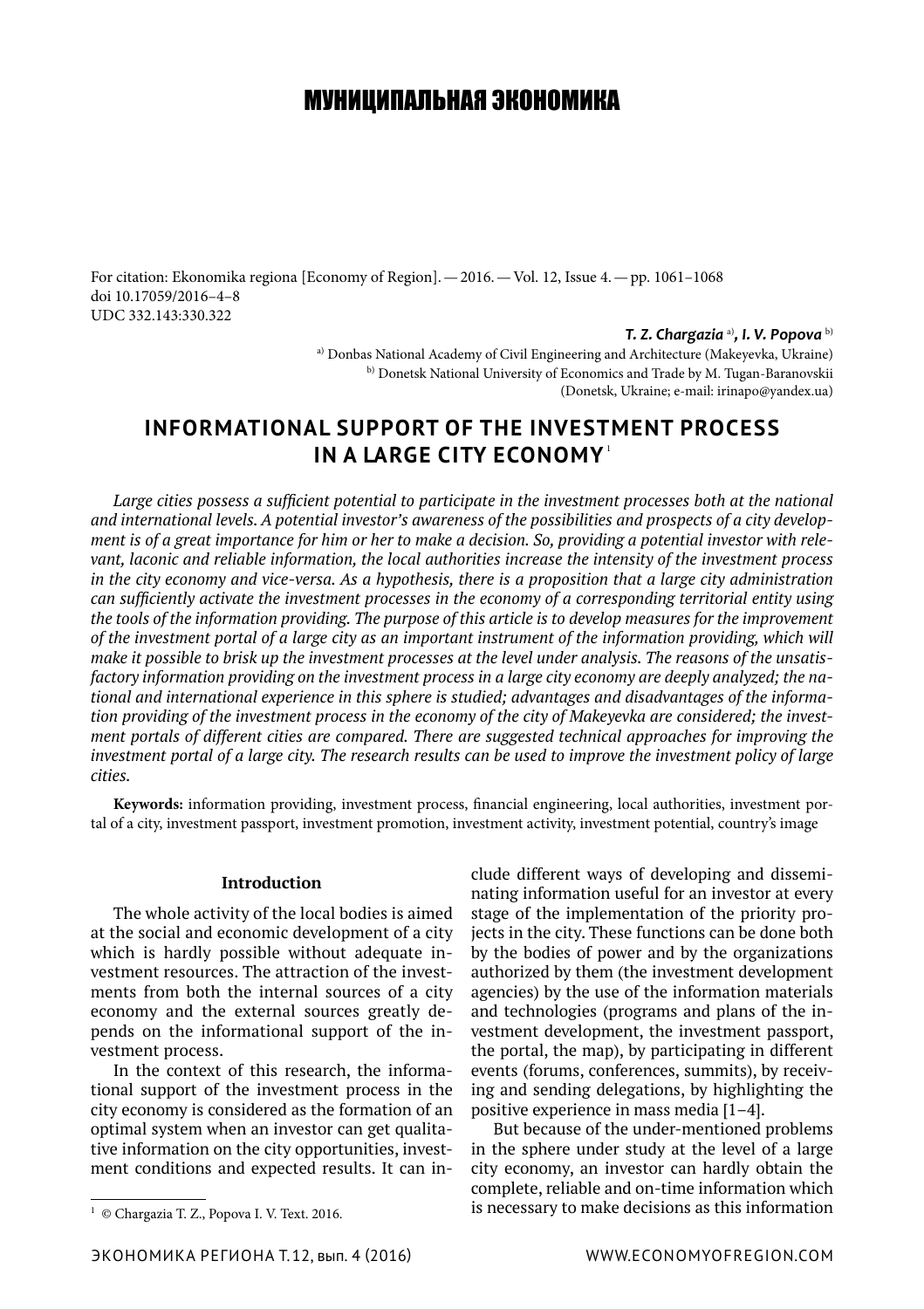can be either of low quality or is beyond the reach for him or her:

1. The organizational problems lie in the difficulties of matching the national strategic directions of the investment development and local opportunities. A national body of power carries out the development and implementation of the strategic directions of the investment activity development attracting the appropriate departments of the regional public authorities. At the same time, the process of forming the investment programs is simply set of the collected projects of how to expand the output of certain enterprises. Some of these projects are included into the regional programs and plans of the investment development (the investment propositions are collected and included on the principle "bottom-up"). So, these regional documents naturally comprise a limited number of the city and district projects which are just a little connected with the prospective directions of a city development and these projects can be implemented at the cost of their authors without attracting external investments.

2. The personnel problems in the management of the investment processes at the level of a city economy occur because of the low effectiveness of these processes which in its turn is a result of a lack of time and sometimes of experience. The management of the investment processes needs a planned, multi-aspect, laborious (not from one report to another one) work. The implementation of the investment policy of a large city is under the authority of the Departments which have only three persons on the staff and they are to perform 5 other functions determined in the Regulations on the Department of Economy of Makeyevka City Council.

3. Financial problems consist in the principle of the residual financing of the arrangements on the implementation and improvement of the investment policy in the city economy, and a consequence of this is a lack of money for the effective informational support of the investment process at the level under study.

A result of the above problems is a poor quality of information. And it is the local administration which can improve the informational support of the investment process by assuming responsibility for the implementation of the local advantages and informing a potential investor about them both in the close cooperation with the corresponding bodies of power (regional, national) and on their own.

Thus, the informational support of the investment process is one of the instruments to increase the investment activity at the local level and which depends on the efforts of the local administrative structures. The level of disseminating information about a certain territory, its competitive advantages and peculiarities directly depends on how effectively the information technologies are used by the local administration representatives.

## **The domestic and foreign experience of using the information technologies to operate the investment processes in the city economy**

In [5–8], they note that the arrangements to stimulate the investments including those to provide the information support can favor a considerable flow of investments into a definite territory. The investigations of the World Bank show that the net present value of promoting investments is about 4 US dollars per each dollar consumed. At the same time, the direct foreign investment (DFI) make the development of the local economy more active. It was found out that 1 dollar of the DFI results in the attraction of 1 dollar of the internal investment into the economy. These investigations also show that one work place at a factory results in the establishment of three indirect work places.

In the works of Louis T. Wells, Alvin G. Wint [7], P.V. Gudz' [9], Yu. A. Ul'yanchenko, O.I. Vinokurova [10], V. Snieska, I. Zykiene [11], N.A. Urzubayeva [12], they pay attention to the importance of the role of local authorities in the management of investment processes. In [9] P.V. Gudz' notes, a change of the role of the city authorities and stresses that the city authorities is a main character responsible for the social and economic development of a city.

Scientists and practitioners point out the following techniques of promoting the investments: net systems, web-sites, personal and impersonal instruments of promotion.

1. Scientists Tao Hu and Yuanfo Lin [13] recommend to create "… a net information system of promoting investments in a city which would be useful to satisfy the information demands of a foreign investor with a fast, simple and clear way by all directions and at all levels".

2. In the report of the World Bank Group, it is said that the main lack of the web-site investment promotion is the absence of qualitative content [6]. The web-sites were estimated by four categories: information architecture, design, content and promotion efficiency. It was found out that the content characterized by the business-information availability and utility is the most important category for a potential investor. Architecture and design are also necessary but less important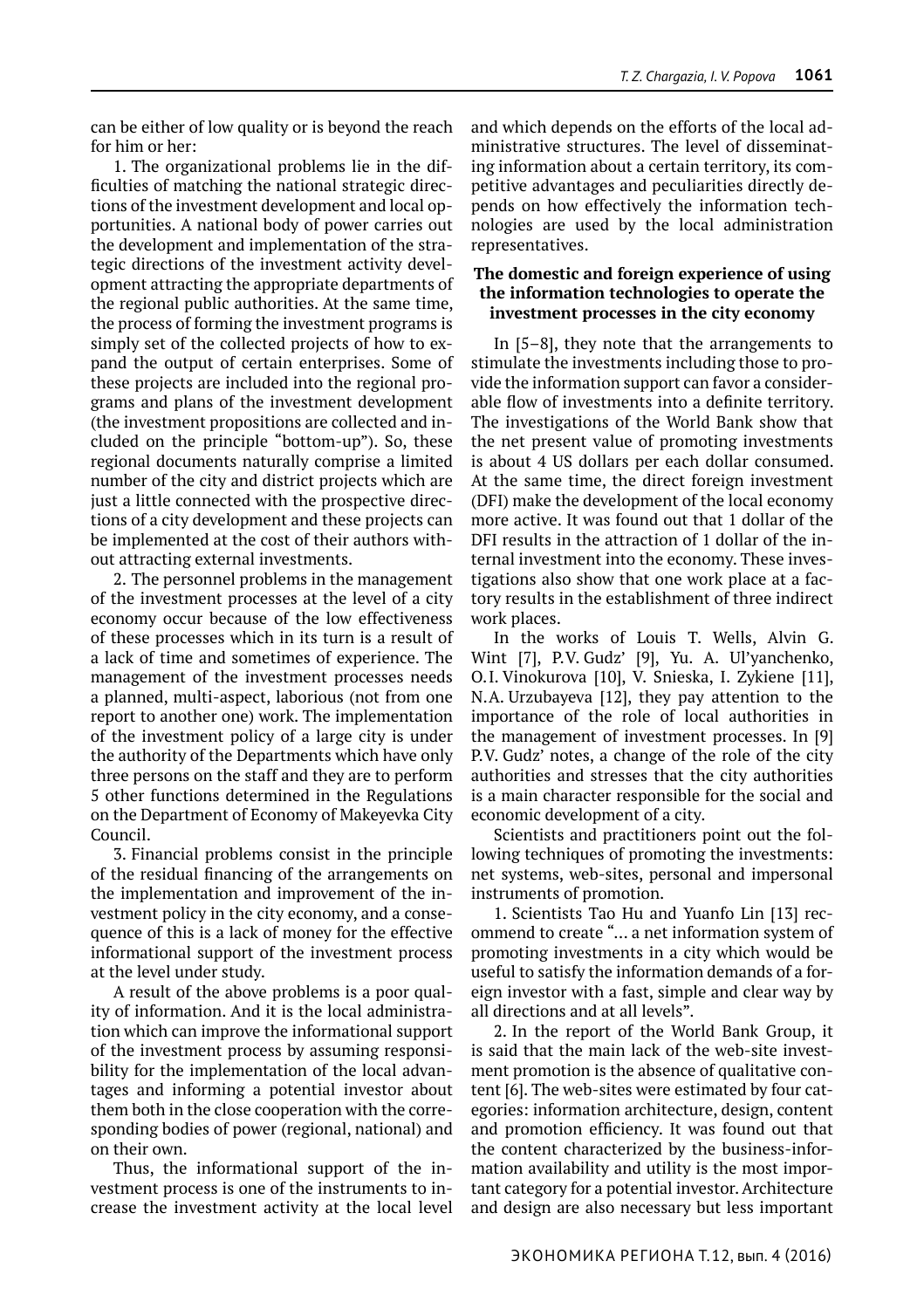categories. It was noted that "… the top-quality content needs a considerable initial timetable to collect and analyze the information on the factors effecting the business decisions, arrangement and the following permanent support of the information currency by special staff men". To make the web-sites of the investment promotion better the authors suggest "…to take a large information content and represent it compactly and clearly in the form of visual aids (maps, diagrams etc.) interactive web-instruments (database, report generators) keeping in mind its importance for an investor" [14, 15].

3. The role of personal and impersonal techniques of promoting investments is described in the Review of the investment promotion practices (the USA) [16]. In this work, they consider the importance of a personal contact for promoting investments by participating in the international conferences, meetings and seminars, by receiving foreign investors and sending domestic investors. All these marketing techniques are used in 75 % of the cases of the implementation of the measures to promote the investment attraction.

The general promotional booklets and the investment guides are described as the most frequently used and quite effective marketing materials. The web-sites are also characterized as useful along with the above instruments.

The structure of costs on the investment promotion (Table 1) indicates a considerable cost per business trips of delegations to other countries to coordinate the investment problems (18 %). The web-sites, which are effective instruments of investment promotion, become profitable by means of marketing of the investment opportunities as they demand comparatively low amounts of financing (2 % of the promotion budget).

In [17, 18, 19], the authors analyzed the experience of designing the Investment passports of the territorial entities (Kiev region, the city of Zaporozh'ye etc.) and found out that the methodological bases of the formation of the information and analytical products are yet poorly developed. All authors agree that the document under study does not contain enough information useful for an investor and is overloaded with the one of little importance.

Thus, after reviewing the domestic and foreign experience of using the information technologies in the management of a city (region) economy the authors established a positive influence of the information support of the investment process on the city economic and social development. The domestic and foreign scientists note a major

|                                                    | Table 1 |
|----------------------------------------------------|---------|
| Allocation of the investment promotion budget [16] |         |

| 18 %  |
|-------|
| 11 %  |
| 10 %  |
| 10 %  |
| 7 %   |
| 5 %   |
| 5 %   |
| 5 %   |
| $3\%$ |
| 2 %   |
| 2 %   |
| 2 %   |
| 20 %  |
|       |

role of the local authorities in the process of the information support of the investment procession a territorial entity. The scientists determined the effectiveness of different instruments of the information support of the investment procession (personal and impersonal). The foreign authors also determined some possible weak points of the investment portals (the investment web-sites) and the ways of their improvement. In their works, the domestic scientists revealed the problems of the development of the investment passports of the cities (regions) of Ukraine.

### **Methods and methodology**

To reach the assigned aim the following methods were applied: the system and structural analysis—to determine the up-to-date state of the information support of the investment procession in the economy of a city and other territorial entities; the logical and structural substantiation—to develop the technical approaches on the improvement of the instrument of the information support of the investment procession of a city (the investment portal); the method of graphical description—to illustrate the state of the processions under study.

The methodology of the work: we have analyzed the investment portal of the city of Makeyevka on different signs, have carries out the comparative analysis the investment portals (in some cases—the sites) of the national and foreign cities (middle, large cities, metropolis and first-rate cities), have revealed their weak and strong points; have suggested some measures to make the investment portal of the city under study better.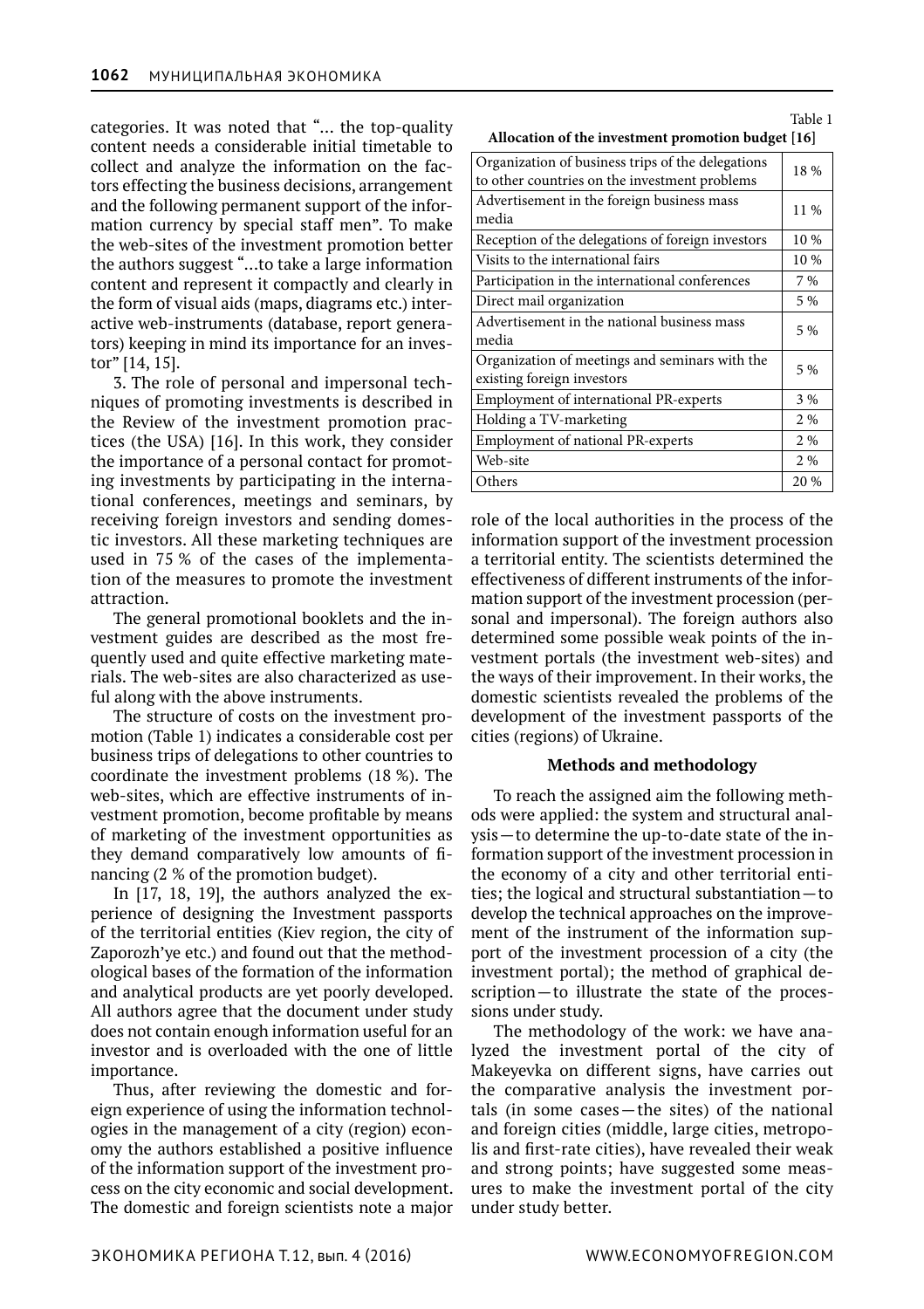## **Results of the analysis of the information support of the investment processes in the economy of the city of Makeyevka**

Based on the results of the analysis of the information support of the investment processes in the city of Makeyevka, it was found out that the information support is realized through the operation of the official site of Makeyevka city council and through the investment portal of Makeeva as well as by means of the participation in different exhibitions, conferences, investment forums and summits, by the information dissemination on the TV and in other mass media. As a result we have found out the absence of the investment passport and map.

The investment portal of the city of Makeyevka was developed and put into operation in 2011 by the Department of economy of Makeyevka city council. The purpose of the portal is to attract domestic and foreign investors (Table 2). The portal was developed on the base of the domain .org., the domain of the second level which is available for the Internet users.

It is known that the Investment portal operation made it possible to realize the investment project of the reconstruction of the central amusement park in the city.

But nowadays, there is no information on the regulations, cost of the development and the portal implementation.

The analysis revealed the drawbacks of the test investment portal: irregular information update (the best is about 1 week, in our case the time difference between news was 1 to 3 months); only the Ukrainian, Russian languages were available and no English and/or German; the site only advertised the investment possibilities of the city but was not an assistant for an investor, was not a full-fledged portal.

The analysis carried out in this study was based on the investment processes in the economy of large cities the population of which is in the range of 250–500 thousand people (according to the existing state building codes of Ukraine DBN 360– 92\*\*). The analysis showed that in this category of cities the investment portal had been developed and was used only in the city of Makeyevka. It was found that a large number of the investment portals (web-sites) had been developed and operated in 7 regions. It was found out that there were the investment portals and web-sites in large and major cities (with the population ranging from 500 to 1 000 thousand people and more), such as Odessa, Lvov, Kharkov which are the regional centers. The investment sites of the city of Rovenki of Luhansk region (the population is about 84 thousand people) and the city of Pavlograd of Dnipropetrovsk region (the population is 110 thousand people) were also analyzed. According to the classification of cities by population these cities are average (50–250 thousand people).

A comparative analysis of the investment portals of different cities (middle, large cities, metropolis and first-rate cities) indicates that some of them are to attract domestic investors, while others—to attract foreign ones (Table 3). The methodical materials of Rovenky site and a lack of foreign languages on the site indicate that it fo-

Table 2

| No. | <b>Index</b>                                                                                                                       | Description                                                                                                                                                                                                                                                                              |  |  |  |  |
|-----|------------------------------------------------------------------------------------------------------------------------------------|------------------------------------------------------------------------------------------------------------------------------------------------------------------------------------------------------------------------------------------------------------------------------------------|--|--|--|--|
| 1.  | Main task                                                                                                                          | To attract the potential domestic and foreign investors, to show the strong points and<br>substantiate the practicability of the investments into the city economy.                                                                                                                      |  |  |  |  |
| 2.  | Adress                                                                                                                             | URL: http://www.investinmakeyevka.org/ (date of access: 15.04.2014)                                                                                                                                                                                                                      |  |  |  |  |
| 3.  | Number of users                                                                                                                    | Site attendance $-200$ persons in the first of operation                                                                                                                                                                                                                                 |  |  |  |  |
| 4.  | Specification                                                                                                                      | High server response rate; no difficulty with the adequacy of<br>the server setting; no availability of the resource in the internet since May, 2014                                                                                                                                     |  |  |  |  |
| 5.  | Functionality                                                                                                                      | The portal advantages: fast loading, "alive" links, self-contained branch on inquiry;<br>The portal disadvantages: irregular information update, no English and /or German<br>languages; no function of advertising the investment possibilities of the city                             |  |  |  |  |
| 6.  | Customer                                                                                                                           | Department of economy of Makeyevka city council                                                                                                                                                                                                                                          |  |  |  |  |
| 7.  | Designer                                                                                                                           | Vladimir Vasilyev                                                                                                                                                                                                                                                                        |  |  |  |  |
| 8.  | Operation results                                                                                                                  | Information is limited. It's know that the investment proposal located in the portal assisted<br>the implementation of the Project of reconstruction of the central amusement park laid in the<br>honor of the 10-th anniversary of Ukraine independence, the investor is a Russian firm |  |  |  |  |
| 9.  | Development time                                                                                                                   | September, 2010-November, 2010 (3 months)                                                                                                                                                                                                                                                |  |  |  |  |
| 10. | December, 2010-May, 2014<br>Operation period<br>(the portal is out of operation because of the political situation in the country) |                                                                                                                                                                                                                                                                                          |  |  |  |  |

**Analysis of the parameters of Makeyevka Investment portal**\*

\* Developed by the authors.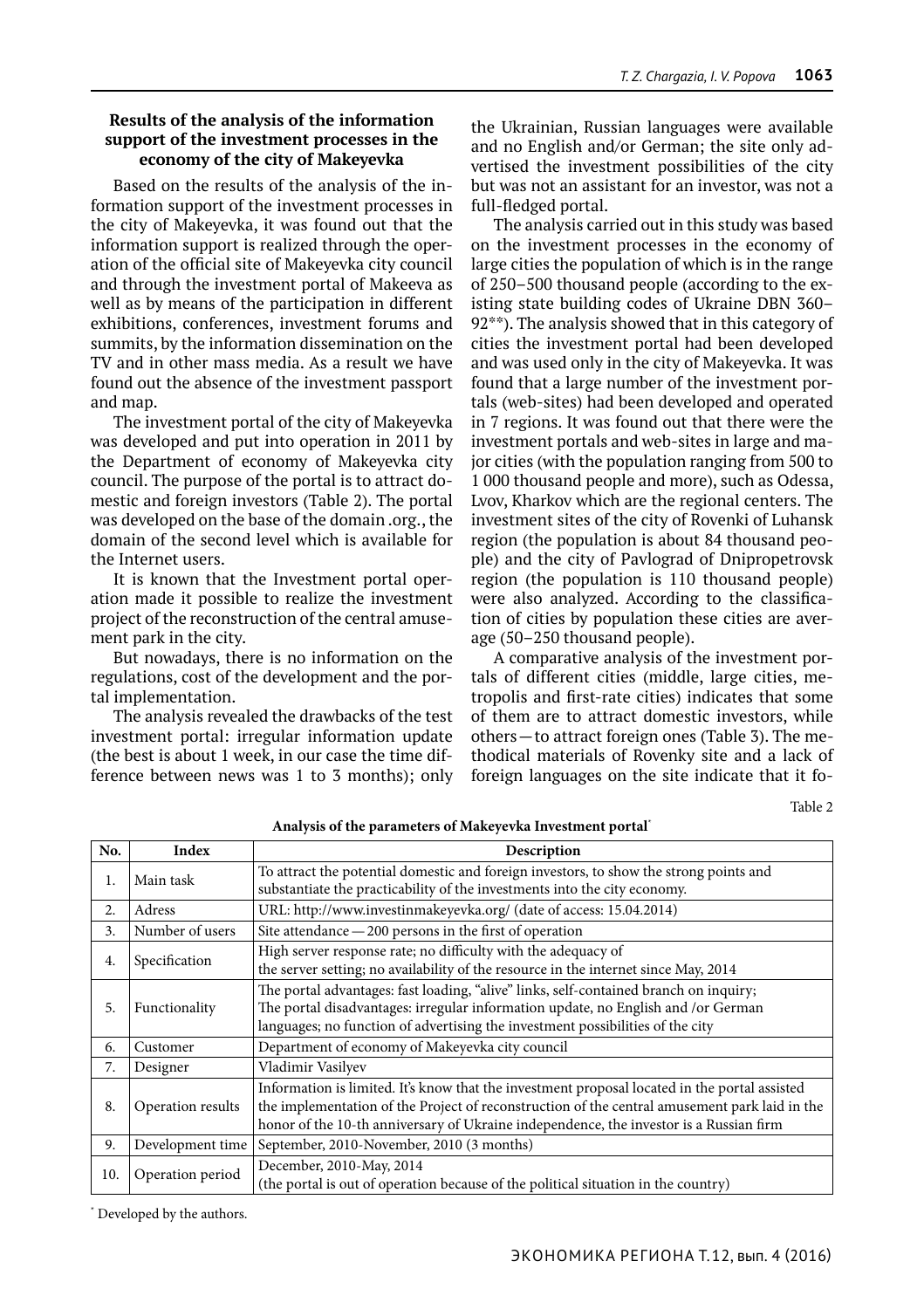|                                                                                       |                          |               | http://ii<br>at.ua/***                                                                                                                                                                                                                                                                                                                                                                                                                                                                                                                                  |
|---------------------------------------------------------------------------------------|--------------------------|---------------|---------------------------------------------------------------------------------------------------------------------------------------------------------------------------------------------------------------------------------------------------------------------------------------------------------------------------------------------------------------------------------------------------------------------------------------------------------------------------------------------------------------------------------------------------------|
| Comparative analysis of the investment portals (sites) of different cities and towns" | Content quality          | Regional city | town of Rovenki (in Ukrainian, Russian and English). Ground areas (5 areas with their<br>characteristics). <i>Unoccupied premises</i> (14 objects with their characteristics). Industrial<br>production). Methodical materials (to prepare the projects for financing at5 different<br>levels supported by the international organizations). Donor organizations (the list of<br>these organizations and the resources they provide). The investment portrait of the<br>Investment projects (4 projects of the existing enterprises on the expansion of |
|                                                                                       | picality<br>$\mathbf{p}$ |               | Statistics, data search, archive.<br>JRN <sup>*</sup> - 1-2 times a week<br>Ukrainian language.                                                                                                                                                                                                                                                                                                                                                                                                                                                         |
|                                                                                       |                          |               | 84 thousand                                                                                                                                                                                                                                                                                                                                                                                                                                                                                                                                             |

| LRL             |               | http://invest-rovenki.<br>http://pavlograd-<br>invest.dp.ua/***<br>at.ua/ $^{\ast\ast\ast}$                                                                                                                                                                                                                                                                                                                                                                                                                                                                                                                                 |                                                                                                                                                                                                                                                                                                                                                                                                                                                                                                               | www.investinma<br>keyevka.org/***<br>org                                                                                                                                                                                                                                                                                                                                                                     |                               | $\stackrel{\star}{\star}$<br>vestinlyiv.com<br>http://www.in                                                                                                                                                                                                                                                                                                                                                                                                                                                                                                                                                        | http://investinodessa.<br>${\rm org}^{\prime\ast\ast}_{\rm QIO}$                                                                                                                                                                                                                                                                                                                                                                                                                                                                                                                                                                                                                                                                     |  |
|-----------------|---------------|-----------------------------------------------------------------------------------------------------------------------------------------------------------------------------------------------------------------------------------------------------------------------------------------------------------------------------------------------------------------------------------------------------------------------------------------------------------------------------------------------------------------------------------------------------------------------------------------------------------------------------|---------------------------------------------------------------------------------------------------------------------------------------------------------------------------------------------------------------------------------------------------------------------------------------------------------------------------------------------------------------------------------------------------------------------------------------------------------------------------------------------------------------|--------------------------------------------------------------------------------------------------------------------------------------------------------------------------------------------------------------------------------------------------------------------------------------------------------------------------------------------------------------------------------------------------------------|-------------------------------|---------------------------------------------------------------------------------------------------------------------------------------------------------------------------------------------------------------------------------------------------------------------------------------------------------------------------------------------------------------------------------------------------------------------------------------------------------------------------------------------------------------------------------------------------------------------------------------------------------------------|--------------------------------------------------------------------------------------------------------------------------------------------------------------------------------------------------------------------------------------------------------------------------------------------------------------------------------------------------------------------------------------------------------------------------------------------------------------------------------------------------------------------------------------------------------------------------------------------------------------------------------------------------------------------------------------------------------------------------------------|--|
| Content quality | Regional city | town of Rovenki (in Ukrainian, Russian and English). Ground areas (5 areas with their<br>characteristics). Unoccupied premises (14 objects with their characteristics). Industrial<br>production). Methodical materials (to prepare the projects for financing at5 different<br>levels supported by the international organizations). Donor organizations (the list of<br>these organizations and the resources they provide). The investment portrait of the<br>Investment projects (4 projects of the existing enterprises on the expansion of<br>sites (2 objects). A return call (an on-line consultation is available) | 6. Classification of the territorial zones (9 links, 2 of them being active). 7. The real estate<br>4. Industry (18 large enterprises of the city with active links). 5. Ground areas (63 active<br>The main thing: 1. The city video card.2. The mayor address. 3. Information on the city.<br>links which give the necessary information with and visualization on the Yandex-map).<br>(municipal and private). Hotels, tourism. A roadmap of an investor. Feedback. A real<br>estate object is to be added | Business circumstances: Investment propositions (A guide for an investor. The first steps<br>numbers. Perspective industries. City economy. Presentation of Makeyevka. Maps);<br>in business organization. Adjustment of economical activity. Taxes and compulsory<br>Why Makeyevka? (Discover Makeyevka for yourelf, 10 reasons to invest. Facts and<br>payments. Employment relationship); News. Contacts. | Cities – the regional centers | working area -- 15 objects with their concise description and photo material; Investment<br>circumstances (Conduct the business - laconic schemes described in the article). What<br>Lvov? (Presentation of the city -- a video address of the major in English; 10 reasons to<br>An investor track (the on-line form); Looking for an investor (the on-line form); Why<br>invest in Lvov; investors' comments - 14 comments in English and others). Business<br>do we suggest? (Strategic city projects; Business-park; Industrial park; Unoccupied<br>and grant projects; Innovation projects). Partners. Rewards | enterprises of the city and Priority investment projects (the link does not work). Conduct<br>(History; Reference information, Rating, Map and Google-maps); For investors (List of<br>projects (52 objects), Catalogue of business projects (26 objects), Unoccupied premises<br>in searching a suggested object), Objects of incomplete construction (no information),<br>(1 unit), Register ground areas (reference to the cadastral map of Ukraine, difficulties<br>the business (A guide for investors, State registration etc). Business infrastructure<br>Registration of a project: Feedback; 7 reasons to invest in Odessa; Why Odessa?<br>Scientific developments for putting into operation ((3 developments), Industrial |  |
| Topicality      |               | Statistics, data search, archive.<br>URN <sup>*</sup> - 1-2 times a week<br>Ukrainian language.                                                                                                                                                                                                                                                                                                                                                                                                                                                                                                                             | Languages: Ukr., Rus., Engl.<br>No statistics, search, news.<br>$URN^* - 0$                                                                                                                                                                                                                                                                                                                                                                                                                                   | Language: Rus., Ukr. No statistics,<br>search. URN <sup>*</sup> - 0.5 time a week                                                                                                                                                                                                                                                                                                                            |                               | Language: Ukr., Engl., Germ., Pol.<br>No statistics, search. URN <sup>*</sup> - 0.3<br>time a week                                                                                                                                                                                                                                                                                                                                                                                                                                                                                                                  | URN <sup>*</sup> - 0.5 time a week<br>Language: Rus., Engl.<br>Search - available.<br>No site statistics.                                                                                                                                                                                                                                                                                                                                                                                                                                                                                                                                                                                                                            |  |
| City            |               | Rovenki (84 thousand<br>people)                                                                                                                                                                                                                                                                                                                                                                                                                                                                                                                                                                                             | thousand people)<br>Pavlograd (110                                                                                                                                                                                                                                                                                                                                                                                                                                                                            | Makeyevka (360<br>thousand<br>people)                                                                                                                                                                                                                                                                                                                                                                        |                               | Lvov (730 thousand<br>people)                                                                                                                                                                                                                                                                                                                                                                                                                                                                                                                                                                                       | Odessa (1 mln people)                                                                                                                                                                                                                                                                                                                                                                                                                                                                                                                                                                                                                                                                                                                |  |
| ż.              |               | $\div$                                                                                                                                                                                                                                                                                                                                                                                                                                                                                                                                                                                                                      | $\overline{\mathcal{N}}$                                                                                                                                                                                                                                                                                                                                                                                                                                                                                      | 3.                                                                                                                                                                                                                                                                                                                                                                                                           |                               | 4.                                                                                                                                                                                                                                                                                                                                                                                                                                                                                                                                                                                                                  | 5.                                                                                                                                                                                                                                                                                                                                                                                                                                                                                                                                                                                                                                                                                                                                   |  |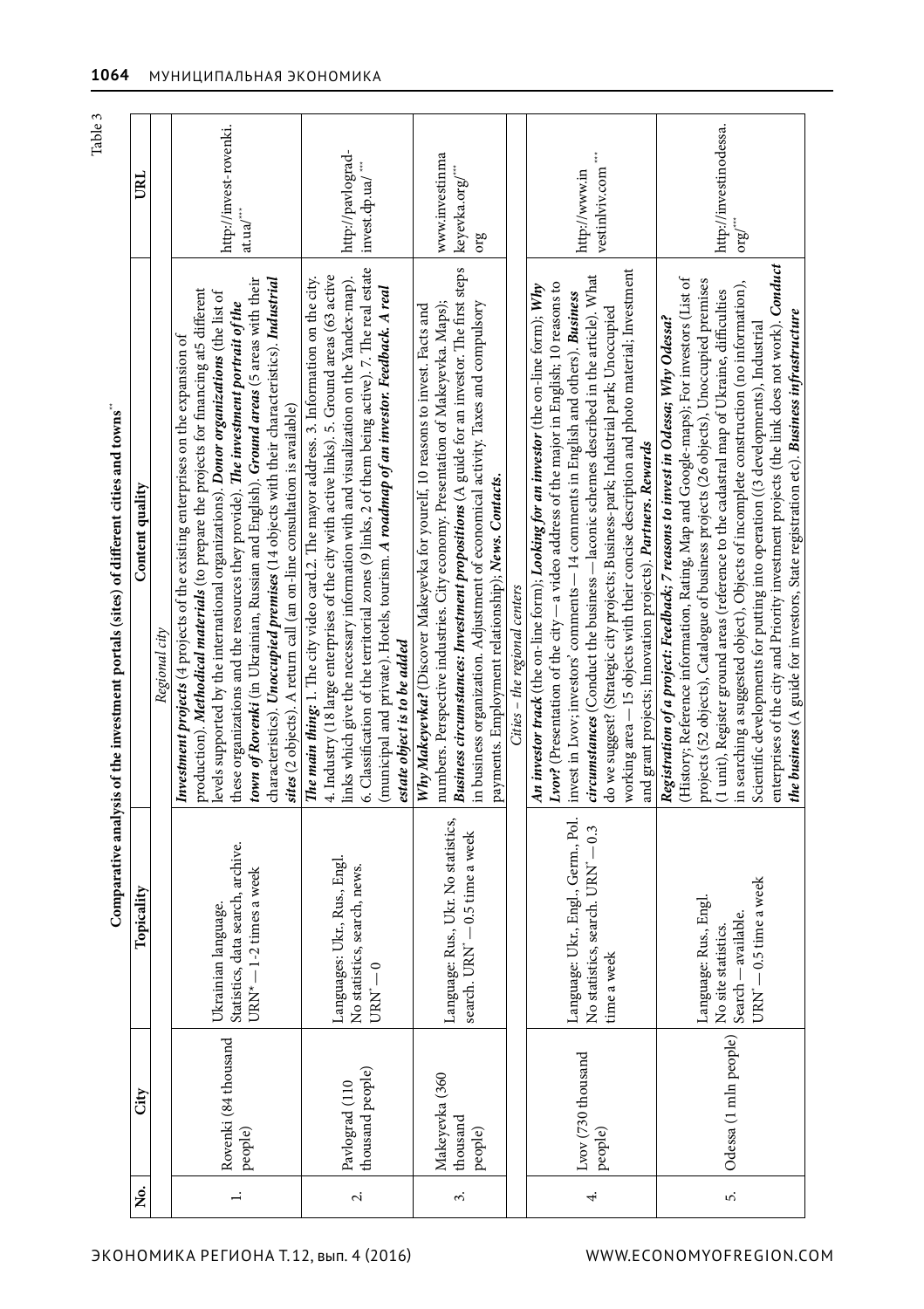| End of Table 3 | http://www.invest.<br>kharkov.ua/"                                                                                                                                                                                                                                                                                                                                                                                                                                                                                                                                                                                                                                                                                                      |                                           | http://invest.vologda-<br>portal.ru/**                                                                                                                                                                                                                                                                                                                                                                                                                                                                                                                                                                                                                                                                                                                                                                                                                                                           | http://www.investin<br>hamilton.ca/ <sup>***</sup>                                                                                                                                                                                                                                                                                                                                                                                                                                                                                                                                                                                                                                                                                                                                                                                             |
|----------------|-----------------------------------------------------------------------------------------------------------------------------------------------------------------------------------------------------------------------------------------------------------------------------------------------------------------------------------------------------------------------------------------------------------------------------------------------------------------------------------------------------------------------------------------------------------------------------------------------------------------------------------------------------------------------------------------------------------------------------------------|-------------------------------------------|--------------------------------------------------------------------------------------------------------------------------------------------------------------------------------------------------------------------------------------------------------------------------------------------------------------------------------------------------------------------------------------------------------------------------------------------------------------------------------------------------------------------------------------------------------------------------------------------------------------------------------------------------------------------------------------------------------------------------------------------------------------------------------------------------------------------------------------------------------------------------------------------------|------------------------------------------------------------------------------------------------------------------------------------------------------------------------------------------------------------------------------------------------------------------------------------------------------------------------------------------------------------------------------------------------------------------------------------------------------------------------------------------------------------------------------------------------------------------------------------------------------------------------------------------------------------------------------------------------------------------------------------------------------------------------------------------------------------------------------------------------|
|                | city (description); Business circumstances (measures, associations, infrastructure, library<br>reasons to invest, Investment climate in the city and others); Investment potential of the<br>on-line form); Have an advice (the on-line form); Contacts; List of national investment<br>Address of a city major; Investment clusters of the city; High tech production, Science,<br>from without and a desired form of attraction being mentioned). Suggest a project (the<br>Education (Projects by the types of activities with the volume of investment attracted<br>projects (9 units); Students projects (9 units); Investment advantages of the city (8<br>for an investor); the Largest enterprises (by the types of activities) | Foreign experience of using the web-sites | areas in the industrial park "Vologda-East"); Strategy 2020; For help of investors (Federal,<br>a<br>(Projects, Administrations, Municipal propriety, Private propriety, Monuments, Housing<br>areas, Projects); Industrial park "Vologda-East" (Process of the project implementation,<br>About Vologda (Social and economic indexes, Investment picture, Strategy "Vologda-<br>Project participants, Mass media about the project, 3D panorama, Unoccupied ground<br>estates, Cottage settlements); Map of the investment objects (Capital facilities, Ground<br>Regional and Municipal investment legislation, State support); Stories about success;<br>Competitions> prozes, grants; Seminars, business-missions); Investment proposals<br>comfortable city to invest in"); News (News from the enterprises; Analytics;<br>Ratings; Mass media about the city; Calendar of events; Contacts | connections, Manpower resources, Friendliness to immigrants, Creative city); Allocation<br>Innovation programs, Trainings and employment, Ecological projects); Investigations<br>innovations, Universities and colleges, Transport, Quality of life, Rapid facts, Business<br>and expansion (Start of business, Search for capital facilities, Business parks, Contact<br>industries (Perspective technologies, Agro business and technology of production of<br>foodstuffs, Pure technologies, Logistics, Life science); Stimuli (Municipal programs,<br>and statistics (Demography and statistics, Quarterly economic indicators, Business<br>centers, Charges and tax rates, Rate of public services, Zoning and settlement); Key<br>Why Hamilton? (10 reasons, Advantages of the suggestion, Encouragement of<br>directory, Publications) |
|                | URN' - once a week<br>No statistics, search.<br>Language: Rus.                                                                                                                                                                                                                                                                                                                                                                                                                                                                                                                                                                                                                                                                          |                                           | URN" - 3 times a week<br>Statistics-available.<br>Language: Rus.                                                                                                                                                                                                                                                                                                                                                                                                                                                                                                                                                                                                                                                                                                                                                                                                                                 | No references and news Her<br>URN' - 2 times a week<br>Language: Engl.                                                                                                                                                                                                                                                                                                                                                                                                                                                                                                                                                                                                                                                                                                                                                                         |
|                | Kharkov (1,4 mln.<br>people)                                                                                                                                                                                                                                                                                                                                                                                                                                                                                                                                                                                                                                                                                                            |                                           | Vologda (308 thousans<br>people RF)                                                                                                                                                                                                                                                                                                                                                                                                                                                                                                                                                                                                                                                                                                                                                                                                                                                              | thousans people,<br>Hamilton (520<br>Canada)                                                                                                                                                                                                                                                                                                                                                                                                                                                                                                                                                                                                                                                                                                                                                                                                   |
|                | $\acute{\circ}$                                                                                                                                                                                                                                                                                                                                                                                                                                                                                                                                                                                                                                                                                                                         |                                           | $\ddot{\sim}$                                                                                                                                                                                                                                                                                                                                                                                                                                                                                                                                                                                                                                                                                                                                                                                                                                                                                    | $\infty$                                                                                                                                                                                                                                                                                                                                                                                                                                                                                                                                                                                                                                                                                                                                                                                                                                       |

\* URN – update rate of news.

 $^\circ$  URN – update rate of news.<br>  $^{^{**}}$  Developed by the author.<br>  $^{^{**}}$  — date of access 20.04.2015-20.05.2015.  $*$   $-$  date of access 20.04.2015-20.05.2015. \*\* Developed by the author.

ЭКОНОМИКА РЕГИОНА Т.12, вып. 4 (2016)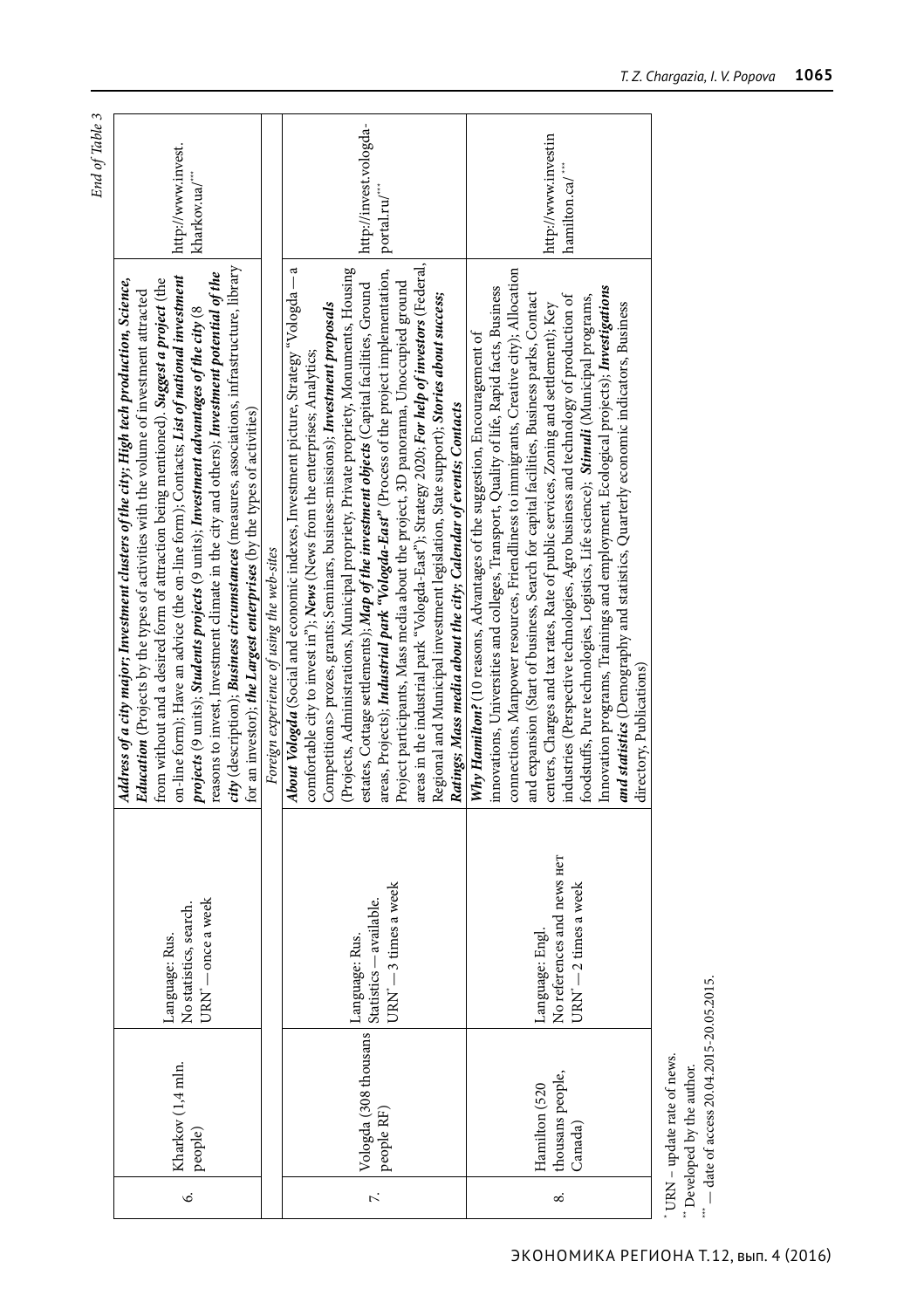cuses on domestic investors to find the donor financing.

Very useful for an investor is a concise and graphical representation of the information he or her needs. The experience to be adopted by other cities is the formation of the section «Conduct of Business» on the Investment portal of the city of Lvov, which presents the concise order schemes: the creation and registration of a legal entity, the investment activities performance; the issue of the work permit for foreigners. In addition, the tabular form provides the data on the types of taxes and fees, their rate / size, the object of taxation, the payer and the payment period. There is also given the cost of energy carriers for legal persons (electricity, gas, water).

One of the significant drawbacks of some existing investment portals is the presentation of a large number of municipal projects (52 on the portal of Odessa) in a big list without their distributing by criteria, which reduces the quality of this information and complicates its perception. This disadvantage can be improved applying the experience of creating the Investment Portal of the city of Kharkov, all projects are distributed by the types of activity there.

 The investment portals of large and super large cities contain such sections as "Propose a project" where the project form is available in the online form; the section for receiving online consultations (the investment portals of Kharkov, Lvov, Odessa).

It was revealed that the information support of the investment process in the city of Makeyevka is carried out through the operation of the official site of Makeyevka City Council and the Investment portal, through the participation in various activities, dissemination of information through television and periodicals. But the investment passport and investment map are not used. Having analyzed the investment portal of the city under study, its advantages and disadvantages, namely irregular updating of information, the lack of a foreign language, the application of the site for advertising investment opportunities of the city but not as full-fledged portal were revealed. Having also analyzed the investment portals and websites of various domestic and foreign cities, it was revealed that the level of these information resources in large and super large cities is higher. They focus on different groups of investors (domestic and foreign, large and medium-small, and others). The revealed advantages and disadvantages of the analyzed sites make it possible to consider them in the improvement of the investment portal of the city of Makeyevka.

## **Measures to improve the investment portal of a large city (by example of the city of Makeyevka)**

The basic idea of improving the portal is make it a virtual assistant for an investor that would allow the latter to save time and other resources to obtain the necessary information. It is to become a full-fledged Internet portal with the current normative and legal base, methodological pieces of advice, priority and perspective investment projects and feedback.

The following actions are suggested to improve the investment portal of the city:

а) formation and placement of the investment projects base, the introduction of different features of the project search (for example, the following categories: public utilities, the social sector, the real sector or realizable, realized and perspective ones are to distinguished);

b) development of the database of unoccupied ground areas and premises of all forms of property after their pre-inventory taking carried out on the basis of the information provided by the appropriate district administrations of the city;

c) extension and specification of the database on the investment and production infrastructure, with the contact information being given. In addition, it is advisable to add the information about the production infrastructure: transport and engineering (heat, electricity, water supply, sewerage); about the companies providing telecommunication, radio and television services, the Internet access;

d) development, allocation on the portal and support of the information about investment opportunities in the form of the investment passport of the city;

e) creation of a business card as a supplement to the investment portal or the official website of the city council to display the investment objects on the city map in a specific thematic section using the layers;

f) formation of a single database of the local enterprises, producers of goods, works and services to give an investor a chance to identify the contractors (suppliers, customers). In the register it is advisable to specify the full name of the subject of management, products, contact information;

g) placement of the methodical information for investors;

h) collection of the information on the completed scientific developments in the city and their presentation in a single accessible format as a separate database of the local scientific researches;

i) focus on the positive experience of attracting investments into the city economy in order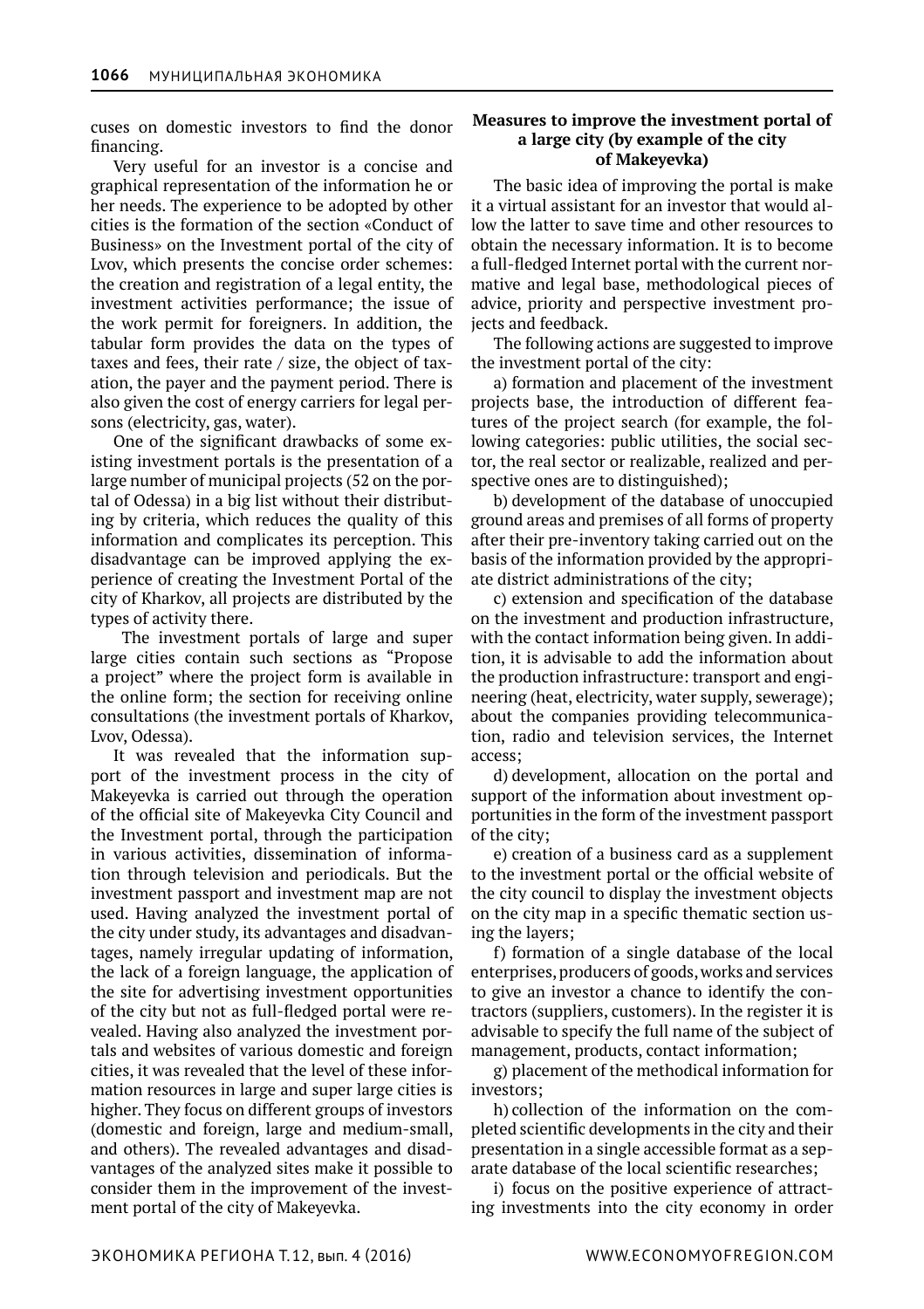to obtain a full support of all stakeholders and residents;

j) information of all stakeholders (companies, organizations, institutions, town investors) about the international exhibitions, forums, presentations and seminars of the investment orientation through the portal.

When developing and implementing the investment policy in a large city, one should know «one's investor», and for this it is proposed to establish and maintain the database of potential investors.

## **Measures to improve the information support of the process of accumulation of internal investment resources of the city economy**

At the test level, there are a fairly large number of the investment sources, but one of the little used sources is an innovation instrument of the financial engineering, that is the stock of the local (municipal) loan. Just this instrument can help solve the problem of increasing the investment component of the economic growth of the city by using the mechanisms of attracting the funds of the population to make credit and investment activities more active [19]. The information support of the process of organization and implementation of the local bonds should be transparent and understandable, attractive for residents to invest. The information about the object of investment, planned results in the form of tangible convenience, time-frame and expected interests on their investments, about the existing guarantees of getting the results and interests on the invested funds will be interesting for them [20, 21, 22].

### **Conclusions**

The article has revealed that the economic efficiency of the investment policy in a large city largely depends on the local authorities. Among the large number of tools to activate the investment processes, they have the information support of these processes to provide potential investors with the necessary and qualitative information about the possibilities and prospects of the investment activity. The availability of qualitative information about the competitive advantages and features of a large city economy contributes to the decision-making as to the investment in

the appropriate territorial unit, which is a powerful impulse for the socio-economic development of the territorial unit.

In this paper, it is determined that the basic problems that lead to a poor information support of the investment processes in a large city economy are: the imperfection of the mechanism of formation of the investment programs and plans of the investment development at the municipal and regional levels; a residual principle of financing the development and implementation of the city investment policy; a lack of time and experience of the officials involved in the management of the investment processes at the test level. It is proved that it is the local authorities who can improve the information support of the investment process by taking an active stance in the implementation of local advantages and by informing a potential investor about them both in close cooperation with the regional and national authorities and on their own.

The advantages and disadvantages of the information support of the investment process in the city of Makeyevka have been revealed. Having analyzed the investment portals and sites of domestic and foreign cities, we have developed some measures to improve the investment portal of the city under study. It should become a full-fledged Internet portal with the current normative and legal base, methodological advice, priority and promising investment projects and feedback. All one has to do is to form and allocate the base of investment projects having classified then by different features; to develop the base of free fixed property objects on the base of their pre-inventory taking; to expand and specify the database of the infrastructure; to develop, allocate and maintain the relevance of the investment passport of the city; to create the business map; to form a single base of the local business data; to accommodate the methodological information; to develop the database of the local scientific researches; to focus on the positive experience of attracting investments into the city economy.

A further area of the research can be the evaluation of the efficiency of using the investment passport and the investment map of the city by the local authorities.

#### **References**

1. Chukhrai, N. I., Hlynskyi, N.Iu. (2010). Opyt povysheniya kachestva uslug organov mestnogo samoupravleniya ukrainskikh gorodov [The experience of increase of Local Authorities services in the Ukrainian cities].  *Regionalna ekonomika [Regional economy], 1,*  209–216.